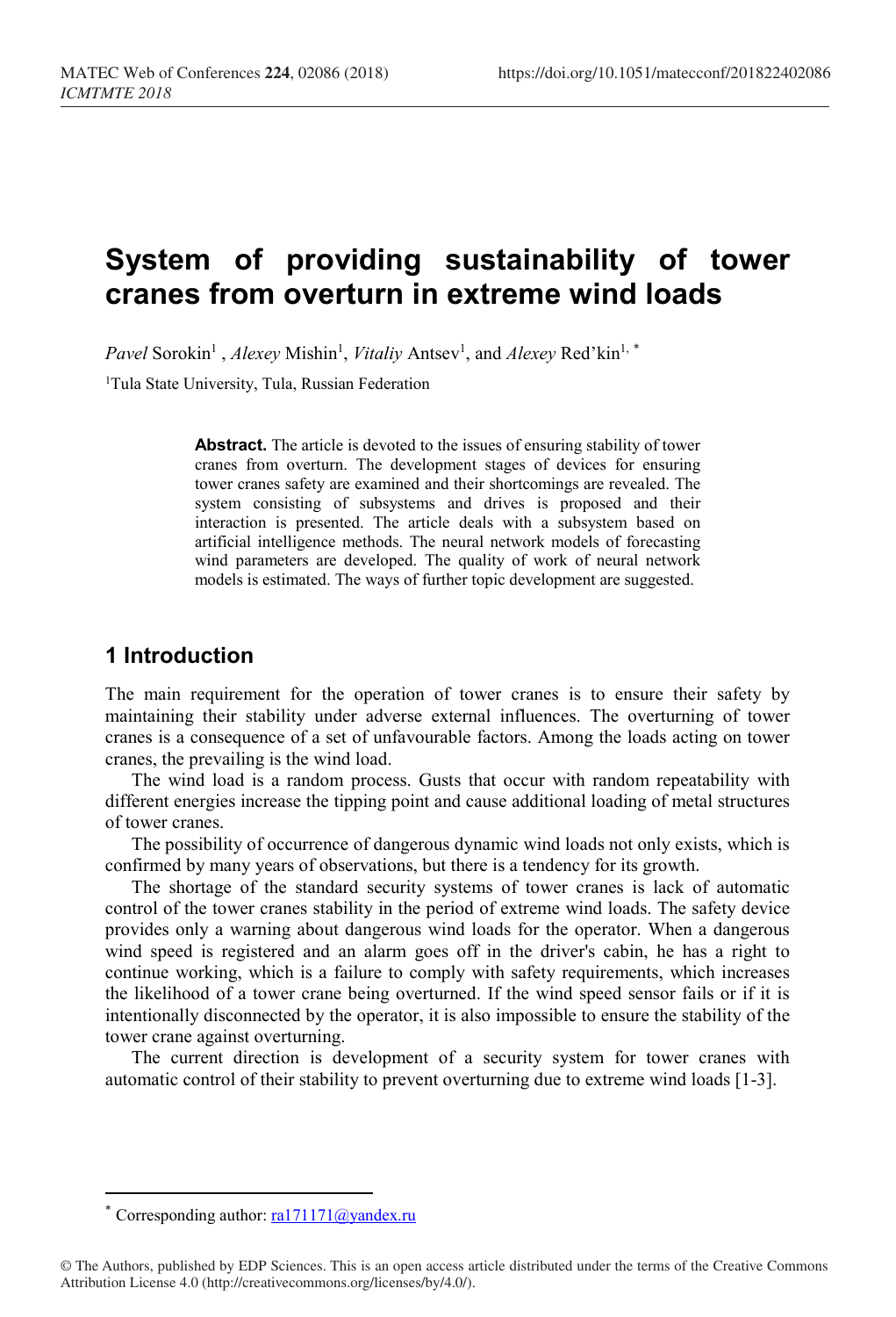#### **2 Block diagram of the tower crane stability system**

Advantages of the proposed stability system:

– the existing control diagram of the tower crane is equipped with additional stability system;

– for the first time the tower crane control algorithm includes the idea of forecasting wind loads based on artificial neural networks;

– the tower crane is minimally equipped with additional hardware and software.

The new stability system allows:

– to increase the level of safety by reducing accidents caused by the wind regime change;

– to reduce the cost of eliminating the consequences of tower cranes overturning (since accidents due to wind loads are excluded).

The proposed stability system is designed for stationary supporting and mobile rail tower cranes with a rotating and non-rotating tower with a beam arrow.

The stability system is based on the neural network and logical algorithms. A neural network algorithm is used to predict the direction and speed of the wind, and a logical algorithm is used to determine the dangerous wind speed (based on predicted values) in a gust and drive control in order to advance the tower crane to a safe position.

The tower crane stability system consists of a subsystem for collecting information about the wind and tower crane parameters, subsystems of neural network forecast and drive control. The block diagram is shown in Fig. 1.



**Fig. 1.** Block diagram of the stability system of the tower crane.

The subsystem for collecting information on the wind and tower crane parameters consists of sensors, many of which are available in the existing load limiter – sensors of wind speed, arm position, hook lifting height, and hook outlet. In addition, the tower crane must be equipped with a wind direction sensor.

The neural network prediction subsystem is implemented on the basis of an expansion board with a neural network algorithm. The drive control subsystem of the tower crane is based on a programmable logic controller (hereinafter referred to as PLC).

## **3 Neural network forecast models**

The condition of stability is issuance by the neural network forecast subsystem of a control signal and its processing by the control subsystem to trigger the drives before the critical tipping moment occurs from the gusts of wind.

The neural network forecasting model is a nonlinear autoregressive dependence of the following:

$$
x_p(t) = x(t - \Delta), \dots x(t - N\Delta)
$$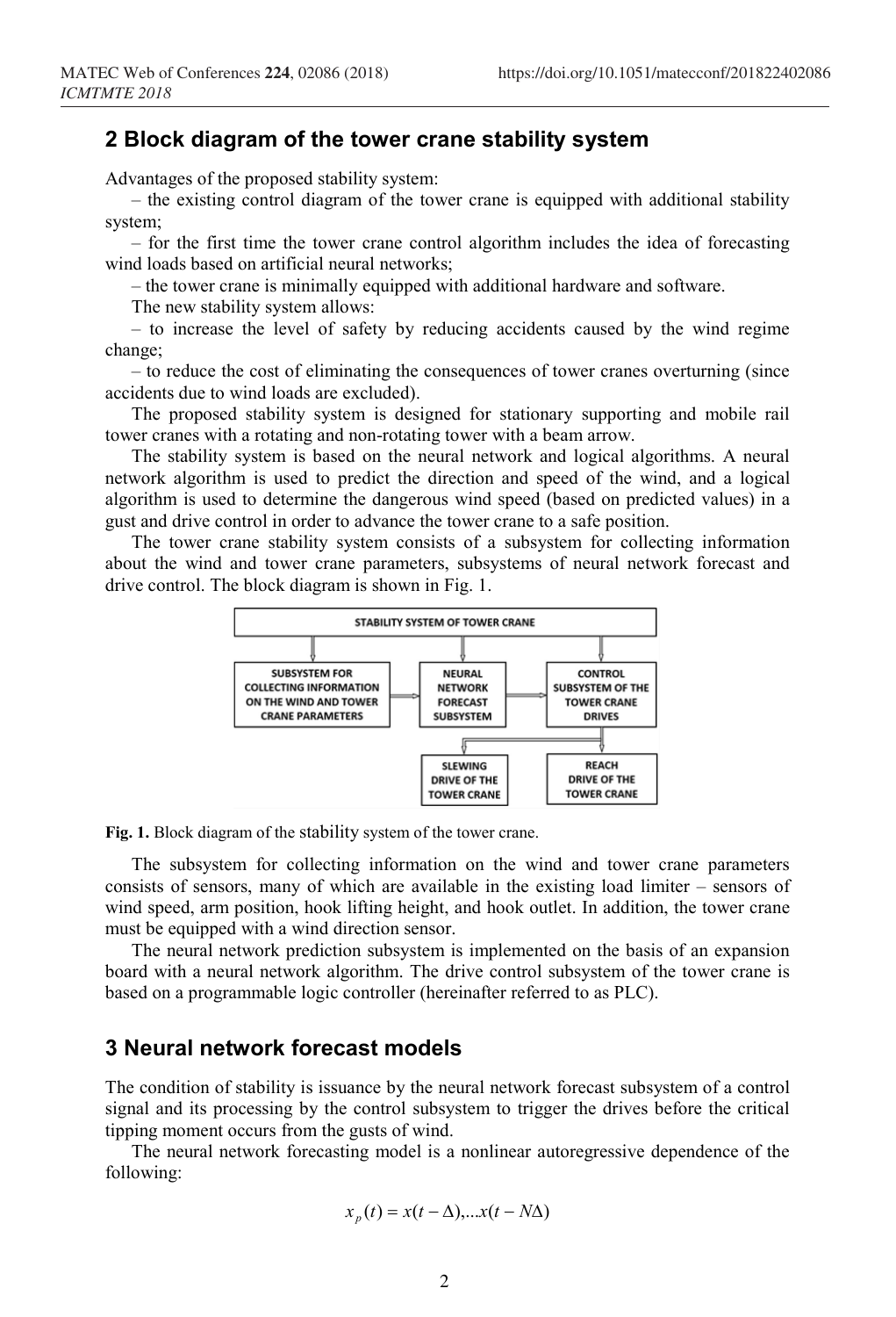where  $x_p(t)$  is the predicted value;  $x(t - \Delta)$ ,… $x(t - N\Delta)$  are the previous values measured in increments ∆ (sampling frequency of the recorded values).

Forecasting is implemented on the basis of a neural network model with memory, which is the time delay line. The structural scheme for forecasting wind speed and direction is shown in Fig. 2.



**Fig. 2.** The structural scheme of neural network for forecasting wind speed and direction.

Fig. 3 presents a generalized scheme of an artificial neural network (Direct Forward Propagation Network with a delay line [4,5], which is used to forecast wind parameters.

On basis of full-scale experiments conducted on a high-altitude meteorological mast, the data on the wind parameters change were obtained. The data were recorded at a sampling frequency of 1 Hz.

In Fig. 4. the fragments of wind speed implementation are presented. The registered data are the basis for ANN modeling of speed and wind direction forecast, as well as of gust detection.

A series of computational experiments is based on the iterative simulation of ANN in the MATLAB software package. The simulation results for implementations are shown in Fig. 5.



**Fig. 3.** The generalized scheme of a neural network model for forecasting wind parameters: 1 - delay line with taps; 2 - intermediate layer; 3 - output layer; X (t) is the current (desired) value; X  $(t-1)$  ...  $X(t-N)$  are the preceding values; D1 ... DN are elements of the delay line; w(1)11 ... w(1)NM are the weight coefficients of the synaptic connections from the delay line to the hidden layer; w(2)11 ... w(2)M1 are weight coefficients of synaptic connections from the hidden layer to the output layer.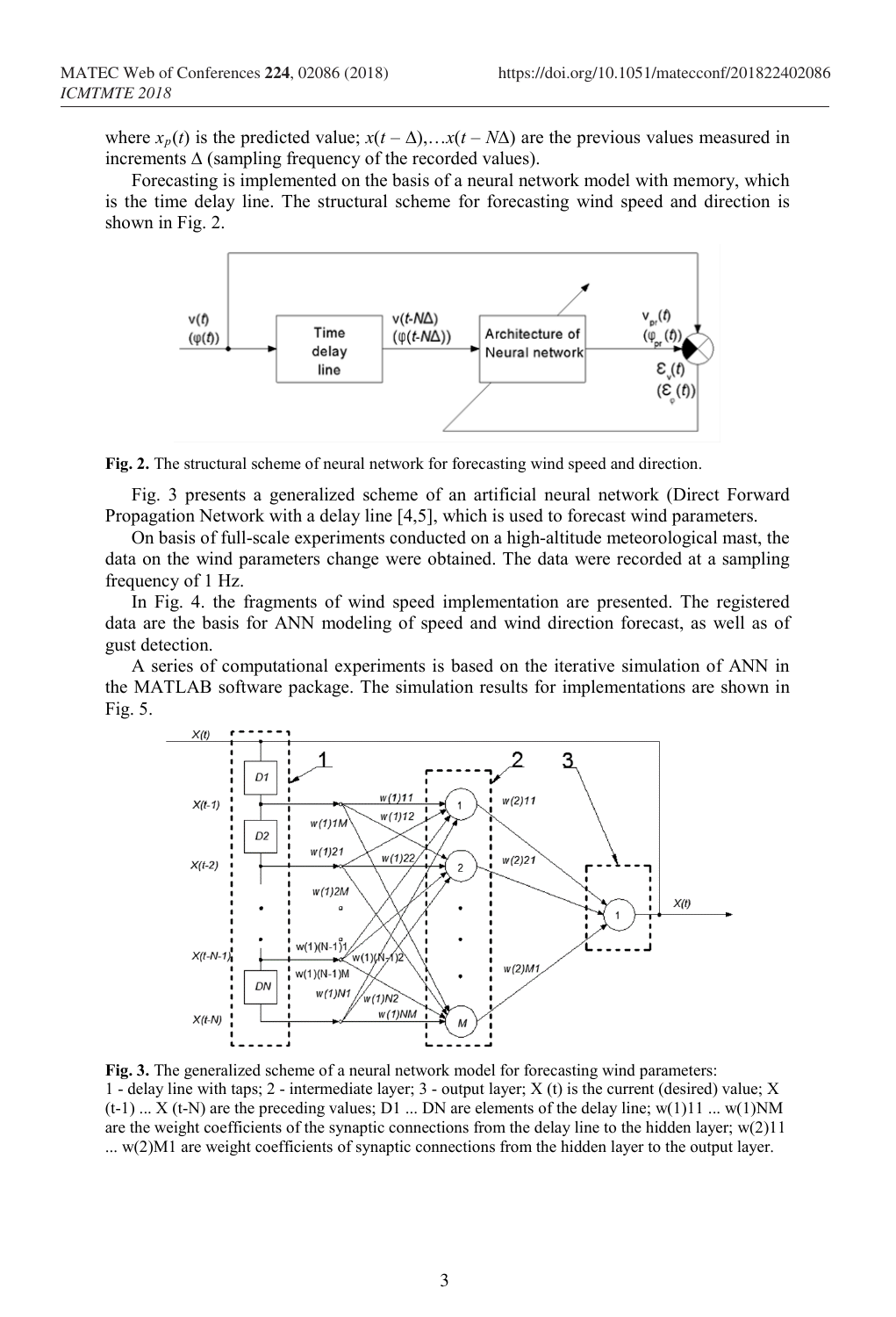

**Fig. 4.** Fragment of the wind speed change process.





Based on the results of the experiment and computer modeling, ANN is able to detect a dangerous gust of wind. This situation will be the starting point for the activation of the drive control subsystem.

To control the quality of operation ANN uses the criterion of minimum mean square error. The relationship between the predicted speed and the true wind speed is determined by regression analysis.

## **4 Interaction of subsystems of neural network prediction and control of drives**

The PLC has an algorithm for the advance control of the pivot and/or change of departure drives. The algorithm is designed to output a control signal based on the neural network model (the neural network model program is stored in the expansion board memory) and the recorded values of the wind speed and direction sensors. The wind protection system is based on recording the wind speed and holding the mobile crane with anti-theft grips. When predicting a dangerous gust of wind and its direction, the PLC generates a control signal arriving at the pivot drive and/or the hook-change drive, to rotate the pivoting part of the tower crane in the direction of the predicted gust of wind. The stability system automatically intervenes in the operator's work only when forecasting a dangerous wind speed that exceeds the permissible value.

To prevent the stability system failure, the following actions are applicable:

- adaptation of neural network algorithms;
- planned preventive checks of neural network algorithms;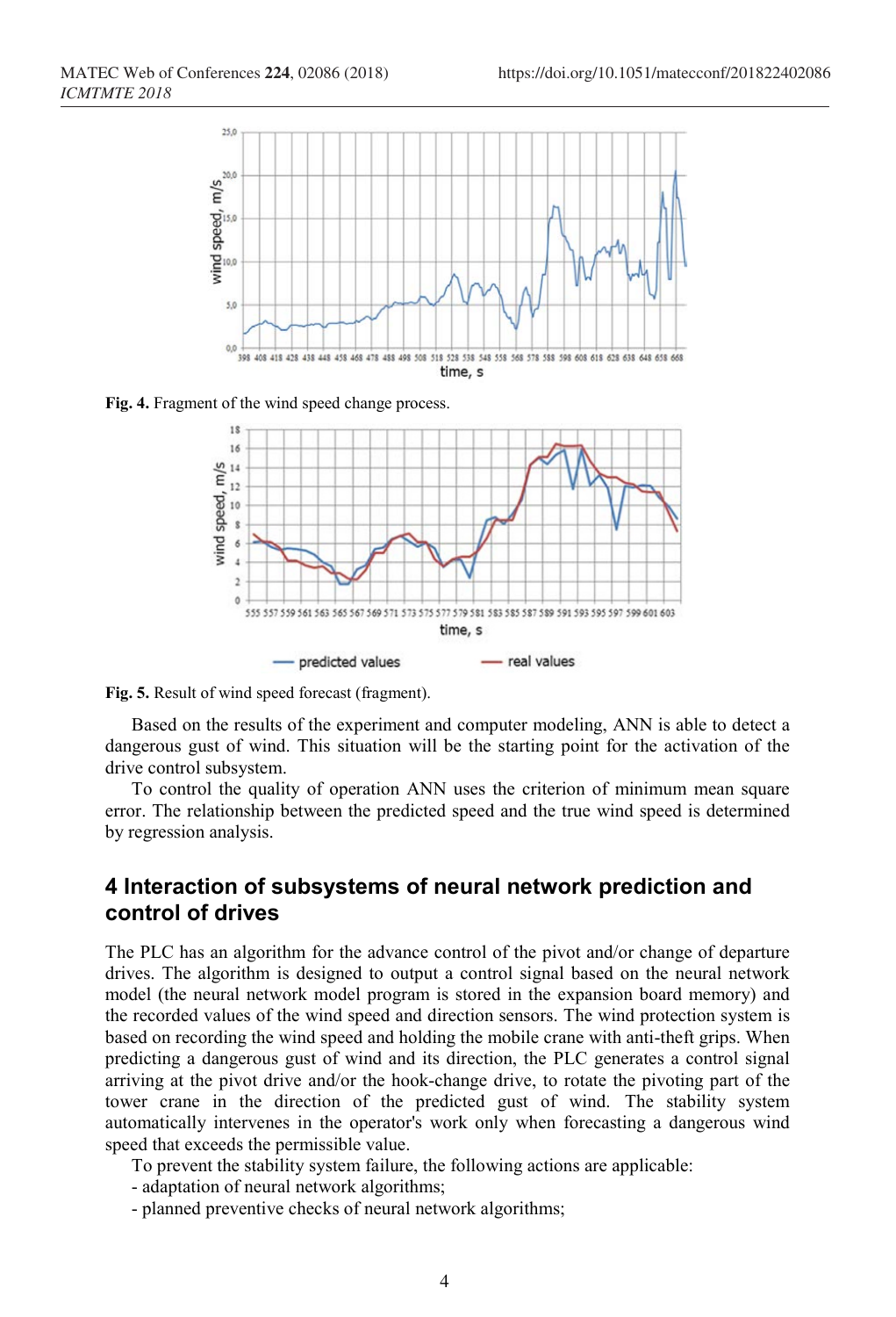- additional introduction to the stability system of the atmospheric pressure sensor at the design stage.

Introduction to the stability system of the atmospheric pressure sensor is due to the following reasons:

- if the wind speed sensor fails, it will be impossible to ensure the stability of the tower crane, since the neural network forecasting subsystem does not receive information about wind parameters;

- the failure of the stability system is eliminated, since the wind speed sensor failure (with a working air pressure sensor) ensures the stability of the tower crane.

The technical solution is based on the laws of atmospheric phenomena - before the occurrence of gusts there is a sudden change in atmospheric pressure.

The recording of the change in atmospheric pressure, activation of the alarm and determination of the failure of a particular sensor are implemented in the PLC software application in the CFC language. Also, the information about sensor failures is sent via the wireless link to the control room for the accumulation of failure statistics for all tower cranes of the construction site.

When checking neural network algorithms during the operation of a tower crane, it is possible to adapt it. This is due to the fact that during the operation of the tower crane, the database of wind parameters is constantly replenished and the computing power of the architecture of neural network algorithms laid down during their adapting may not be enough. The database should contain the values of the wind parameters over a long period of observation with different registration steps. Next, the neural network algorithms are adapted in the laboratory before the operation of the tower crane. Then the expansion board with the adapted algorithms is connected to the PLC, which is located in the control cabinet of the tower crane.

## **5 Conclusion**

The proposed system for ensuring sustainability and its modernization make it possible to ensure the tower cranes stability under extreme wind loads. Continuous monitoring with extrapolation of parameters for the future state will allow the implementation of preemptive protection, which provides early detection of dangerous gusts of wind.

The condition of stability is the issue by the subsystem of the neural network forecast of the control signal and its processing by the drive control subsystem for the actuation of the pivot drive and/or the change-of-departure drive. The developed algorithms interfere with the regular work of the driver to ensure an emergency transfer of the tower crane to a safe position. Due to this, when turning, the windward area of the tower crane decreases, which leads to a decrease in pressure from the wind load, which will act at the following times.

The proposed stability system received a patent [6].

#### **References**

- 1. Z. Han, M. Hu, X. Song, R. Hao and X. Zheng, *Tower Crane Effective Life Assessment Based on Tower Crane Fleet*, Monitoring System, Information and Automation, v. **10-11** pp. 609-616 (2010)
- 2. Z. Sun, N. Hou and H. Xiang, *Safety and serviceability assessment for high-rise tower crane to turbulent winds*, Frontiers of Architecture and Civil Engineering in China, pp. 3-18 (2009)